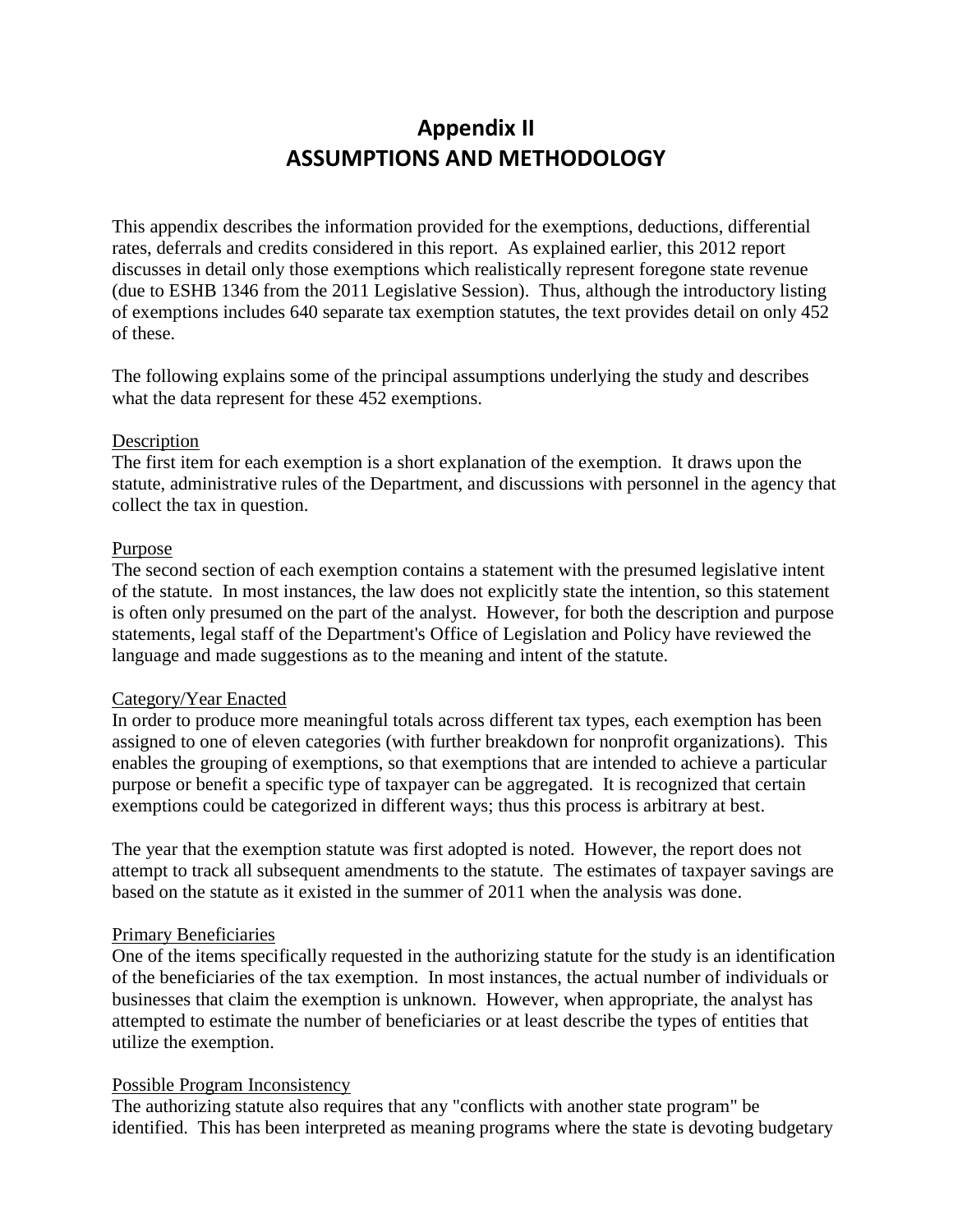resources to achieve a specified goal or outcome, but the impact of the tax exemption undermines or hinders the accomplishment of those goals or outcomes. There are very few instances in which any such conflicts or inconsistencies have been identified.

#### Tax Savings

The estimated impact of the exemptions, in terms of accrued tax liability, is presented for each year of the current (2011-13) biennium, as well as the ensuing two year period (2013-15 biennium) for state taxes and the aggregate total for local government taxes. Because the 2012 report considers only those exemption statutes which truly represent foregone governmental revenues, the taxpayer savings generally equates to a reduction in revenues but slight differences may exist due to compliance factors. Note, however, that the estimates do not consider effective dates of possible repeal legislation. Fiscal Year 2012 estimates reflect a full year of impact.

Each year of the estimate is indicated in the text of the report. Also, the totals for the current biennium are shown in the Summary Listing at the beginning of this report. For readers who wish to combine the amounts in other ways, a more detailed Excel spreadsheet which lists each of the exemption statutes and the estimated taxpayer savings for each year is also included as Appendix III.

Property taxes operate on a calendar year basis; for these the calendar year estimates are used as a proxy for fiscal years. These are simply added to fiscal year figures for the excise taxes which comprise the remainder of the report to arrive at category totals. The report includes the local tax component for those sources which both the state and local jurisdictions share (property, sales, timber, etc.). However, the report does not consider some purely local taxes, such as municipal business taxes, because the Department is not involved in administration of these sources and because there are no adequate data indicating the impact of these local tax exemptions.

The starting point for the analysis of exemption impacts are the workpapers for previous exemption studies - the latest being the 2008 report. In some instances, there is no better or more current information available. For others, new data sources and estimation methodologies have been developed. Because of potential differing interpretations and more current data sources, the estimates presented in this report may differ significantly from the amounts shown previously.

The assumed tax rates used in calculating taxpayer savings are listed below.

## Tax Rates

## Property Tax:

Levy rates for the state levy (\$3.60 per thousand of assessed value, adjusted to full market value in each county) and the aggregate local levy rates for all other taxing districts, both reflecting the 1.0 percent limitation on regular levy revenue growth, are projected for the following calendar years, according to the June, 2011 forecast:

| Year Due | <b>State Rate</b> | <b>Local Rates</b> |
|----------|-------------------|--------------------|
| 2012     | \$2.17            | \$9.33             |
| 2013     | \$2.16            | \$9.57             |
| 2014     | \$2.05            | \$9.49             |
| 2015     | \$2.06            | \$9.71             |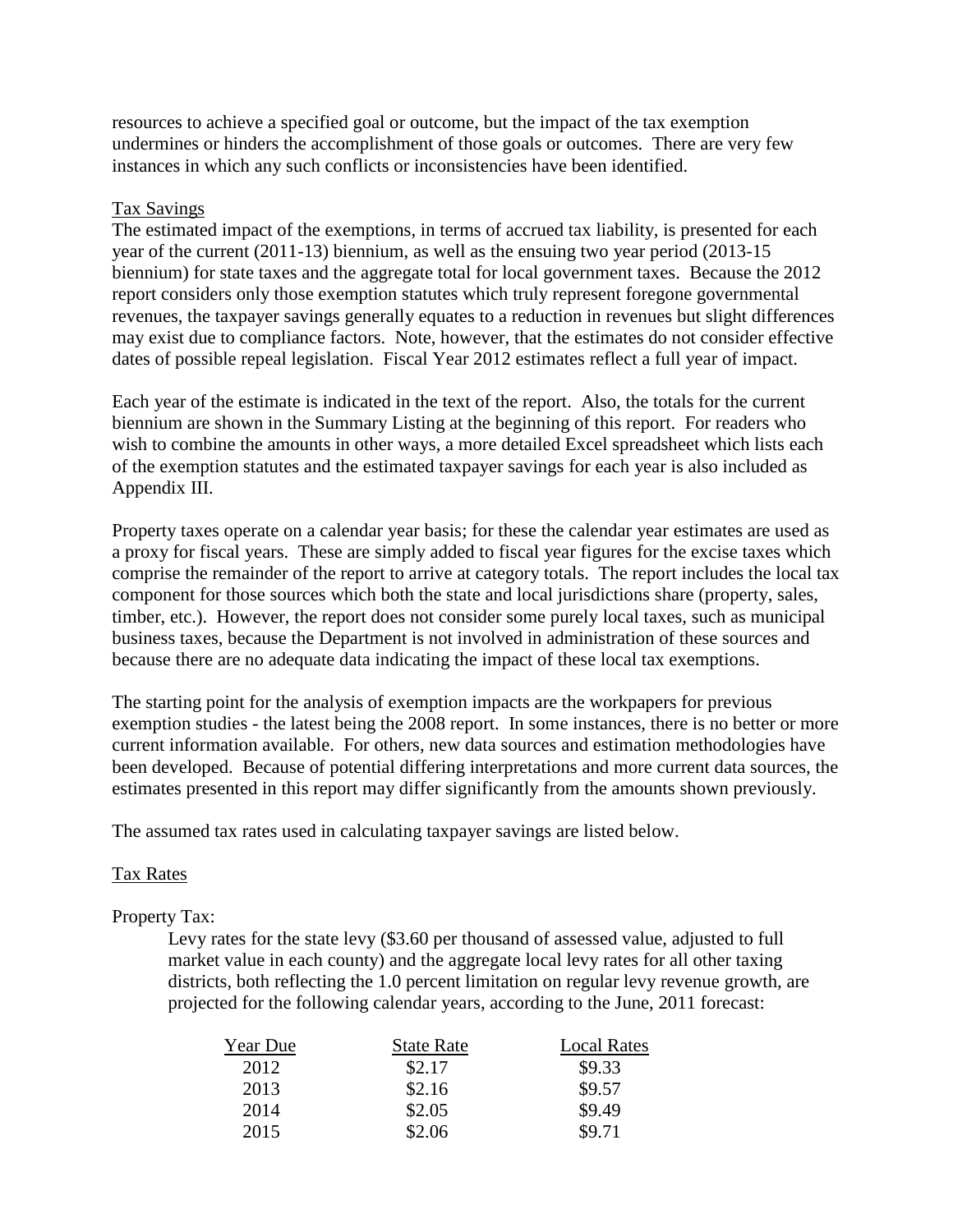Note, however, that very few property tax exemptions are included in this 2012 report, because repeal of these exemptions in most instances would merely result in a redistribution of the tax burden under the existing limitations on levy rates, rather than an actual increase in revenues for state and local taxing districts.

Leasehold Excise Tax:

Applied to the rental value of publicly-owned property which is leased to private entities:

- $\bullet$  state rate of 6.84%
- $\bullet$  local rate of 6.0%

Excise Taxes on Vehicles:

- Local motor vehicle excise tax: tax of 0.3% by the Regional Transit Authority (RTA, i.e., Sound Transit) to finance a high-capacity rapid transit system.
- Aircraft excise tax:  $$25 $125$
- Watercraft excise tax: 0.5% of fair market value

Timber Excise Tax:

State tax of 1.0% on timber harvested from private lands and 5.0% on public lands Local tax of 4.0% on timber harvested from private lands

(Note: the state tax on public lands is being phased down from 5.0% to 1.0% with the balance being shifted to counties.

Business and Occupation Tax: (state tax only)

Major rate classifications:

| <b>Retailing</b>           | $0.471\%$                                      |
|----------------------------|------------------------------------------------|
| Manufacturing              | 0.484%                                         |
| Wholesaling                | 0.484%                                         |
| Public/nonprofit hospitals | 1.5%                                           |
| Services and other         | 1.5% $(1.8\%$ from 5/1/2010 through 6/30/2013) |
|                            |                                                |

| Major rate classifications: |        |
|-----------------------------|--------|
| Water distribution          | 5.029% |
| Electric power              | 3.873% |
| Gas, sewer                  | 3.852% |
| Motor/rail transportation   | 1.926% |
| Urban transportation        | 0.642% |
| All other utilities         | 1.926% |
|                             |        |

Insurance Premiums Tax: 2.0% for domestic and foreign insurance companies.

Refuse Collection Tax: 3.6% of charges made by solid waste collection firms.

Litter Tax: 0.015% of the value of certain litter-related products.